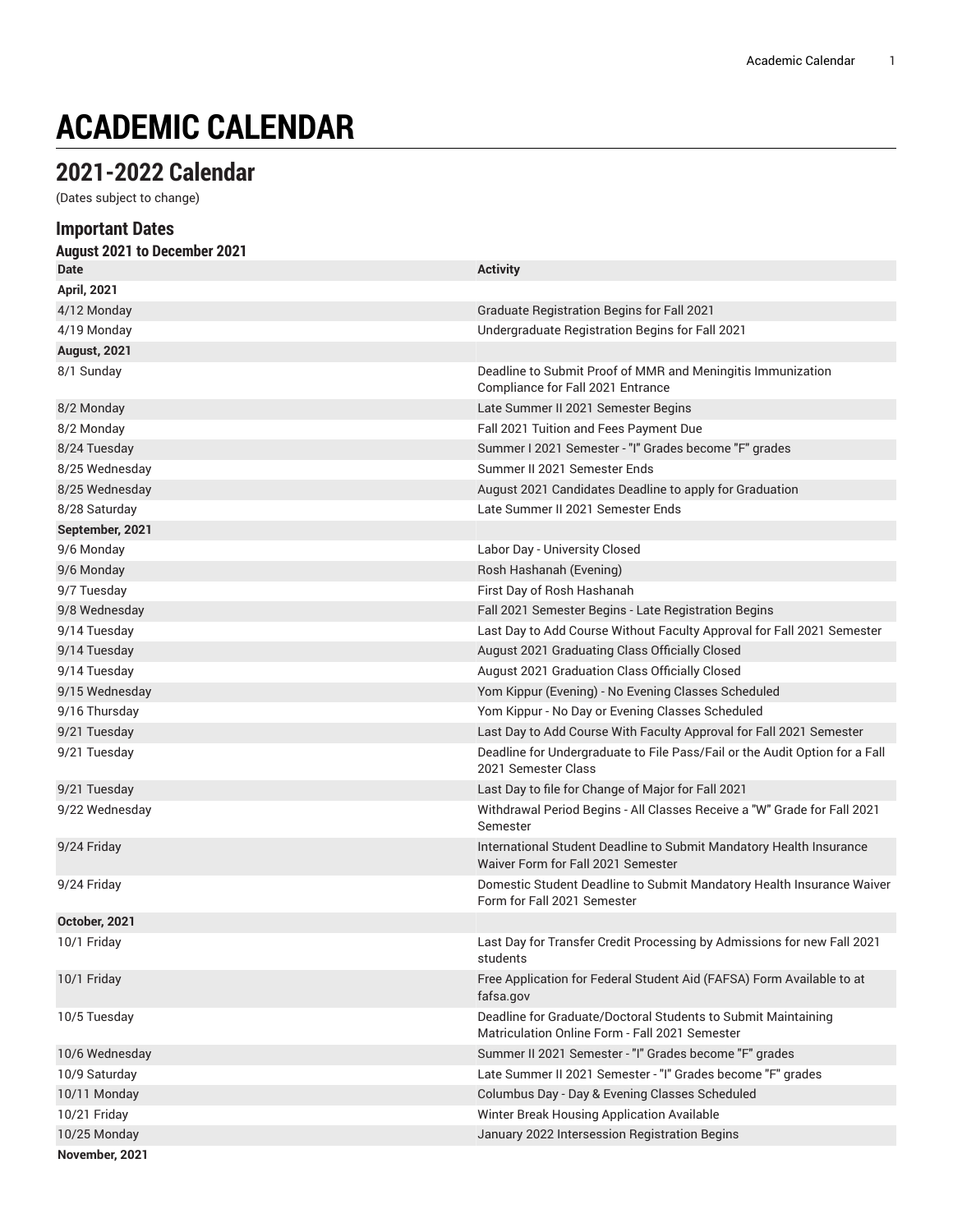| 11/1 Tuesday                    | Deadline for Fall Students to Cancel Housing for Spring Term Without<br>Penalty                                                         |
|---------------------------------|-----------------------------------------------------------------------------------------------------------------------------------------|
| 11/2 Tuesday                    | Last Day to Withdraw Without Permission for Fall 2021 Semester Classes                                                                  |
| 11/3 Wednesday                  | Conversion/Make-up Day - Thursday Day & Evening Classes Scheduled                                                                       |
| 11/4 Thursday                   | Diwali - No Day or Evening Classes Scheduled                                                                                            |
| 11/8 Monday                     | Graduate Registration Begins for Spring 2022 Semester                                                                                   |
| 11/11 Thursday                  | Veterans Day - Day & Evening Classes Scheduled                                                                                          |
| 11/15 Monday                    | Undergraduate Registration Begins for Spring 2022 Semester                                                                              |
| 11/15 Monday                    | Pace Priority FAFSA-Filing Deadline                                                                                                     |
| 11/16 Tuesday                   | Last Day to Withdraw with Instructor and Academic Advisor Approval for<br><b>Fall 2021 Semester Classes</b>                             |
| 11/23 Tuesday                   | Conversion/Make-up Day - Thursday Day & Evening Classes Scheduled                                                                       |
| 11/24 Wednesday - 11/28 Sunday  | Thanksgiving Break - No Day or Evening Classes Scheduled                                                                                |
| 11/25 Friday                    | Winter Break Housing Application Due                                                                                                    |
| December, 2021                  |                                                                                                                                         |
| 12/1 Wednesday                  | Deadline to submit Proof of MMR and Meningitis Immunization<br>Compliance for Spring 2022 Entrance                                      |
| 12/1 Wednesday                  | Spring Semester Priority Date to Submit Documents for Federal<br>Verification                                                           |
| 12/13 Monday                    | Undergraduate Study Day - No Monday Day or Evening Classes Meet                                                                         |
| 12/13 Monday                    | Conversion/Make-up Evening - Wednesday Evening (including MW Evening<br>classes) Classes Meet                                           |
| 12/13 Monday                    | January 2022 Intersession Tuition and Fees Payment Due                                                                                  |
| 12/22 Wednesday                 | <b>Fall 2021 Semester Ends</b>                                                                                                          |
| 12/22 Wednesday                 | December 2021 Degree Conferral                                                                                                          |
| 12/22 Wednesday                 | Last day to file Leave of Absence for Fall 2021                                                                                         |
| 12/24/21 Friday - 1/3/22 Monday | Holiday and New Year Break - University Closed                                                                                          |
| 12/23 Wednesday                 | At Noon: Residence Halls Close for Fall 2021                                                                                            |
| January 2022 to August 2022     |                                                                                                                                         |
| Date                            | <b>Activity</b>                                                                                                                         |
| January, 2022                   |                                                                                                                                         |
| 1/4 Tuesday                     | January 2022 Intersession Traditional In-Class Hybrid Begins                                                                            |
| 1/4 Tuesday                     | January 2022 Intersession Fully Online Classes Begins                                                                                   |
| 1/7 Friday                      | Spring 2022 Tuition and Fees Payment Due                                                                                                |
| 1/11 Tuesday                    | December 2021 Graduation Class Officially Closed                                                                                        |
| 1/17 Monday                     | Martin Luther King, Jr. Day - University Closed                                                                                         |
| 1/21 Friday                     | January 2022 Intersession Traditional In-Class Hybrid Ends                                                                              |
| 1/21 Saturday                   | At 10:00 AM: Residence Halls Open for Spring 2022                                                                                       |
| 1/24 Monday                     | Spring 2022 Semester Begins - Late Registration Begins                                                                                  |
| 1/31 Monday                     | January 2022 Intersession Fully Online Classes Ends                                                                                     |
| 1/31 Monday                     | Last Day to Add Course Without Faculty Approval for Spring 2022<br>Semester                                                             |
| February, 2022                  |                                                                                                                                         |
| 2/1 Tuesday                     | Lunar New Year - No Day or Evening Classes Scheduled                                                                                    |
| 2/2 Wednesday                   | Fall 2021 Semester - "I" Grades become "F" grades                                                                                       |
| 2/7 Monday                      | Last Day to Add Course With Faculty Approval for Spring 2022 Semester                                                                   |
| 2/7 Monday                      | Deadline for Undergraduate to File Pass/Fail or the Audit Option for a<br>Spring 2022 Semester Class                                    |
| 2/7 Monday                      | Graduate and Undergraduate Registration Begins for Early Summer 1<br>2022, Summer 1 2022, Summer 2 2022, and Late Summer 2022 Semesters |
| 2/7 Monday                      | Last Day to file for Change of Major for Spring 2022                                                                                    |
| 2/8 Tuesday                     | Withdrawal Period Begins - All Withdrawn Classes Receive a "W" Grade for<br>Spring 2022                                                 |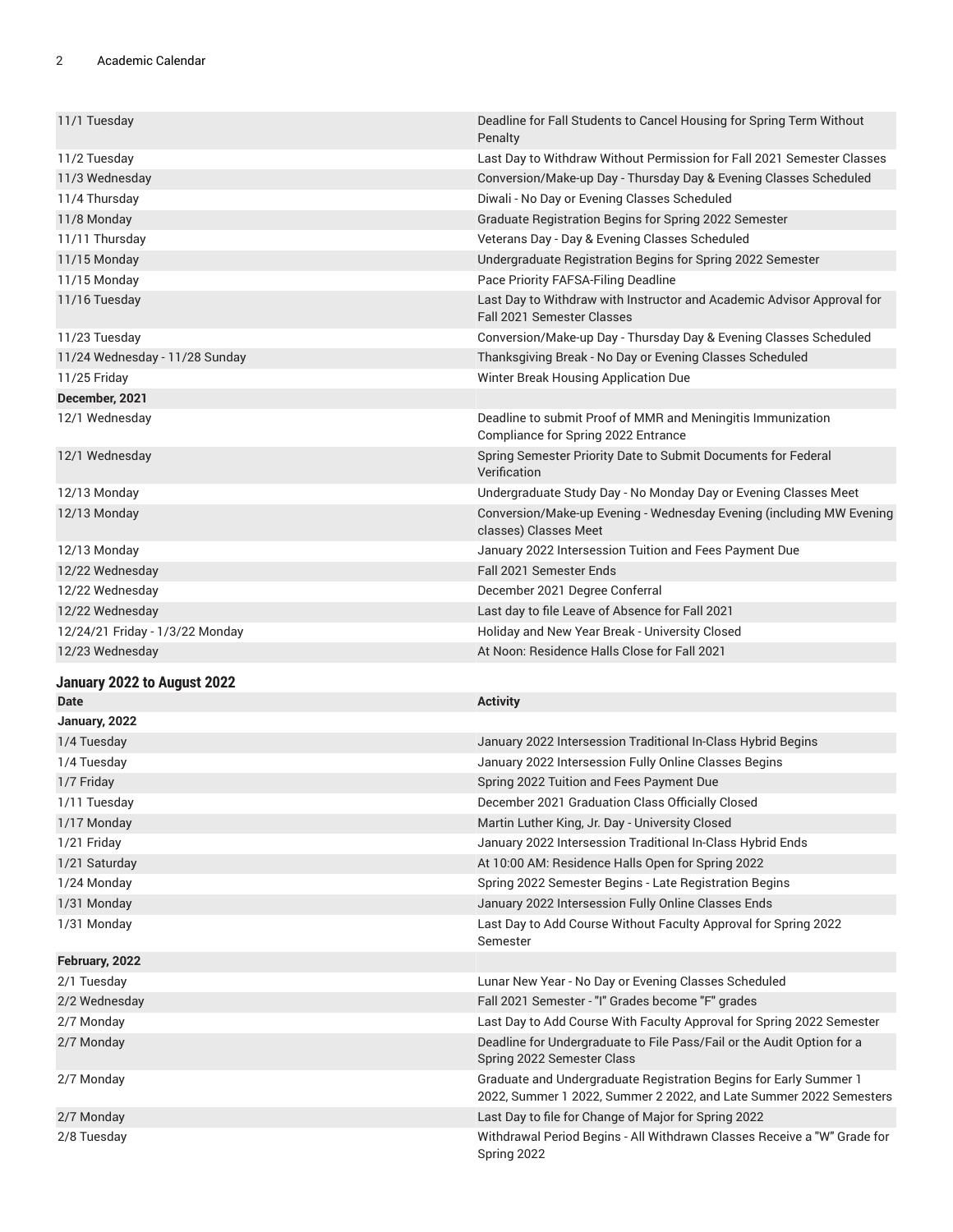| 2/9 Wednesday                | International Student Deadline to Submit Mandatory Health Insurance<br>Waiver Form for Spring 2022                                                                                                                                                                                                                                                                                                                                                                                                                             |
|------------------------------|--------------------------------------------------------------------------------------------------------------------------------------------------------------------------------------------------------------------------------------------------------------------------------------------------------------------------------------------------------------------------------------------------------------------------------------------------------------------------------------------------------------------------------|
| 2/9 Wednesday                | Domestic Student Deadline to Submit Mandatory Health Insurance Waiver<br>Form for Spring 2022                                                                                                                                                                                                                                                                                                                                                                                                                                  |
| 2/16 Wednesday               | Last Day for Transfer Credit Processing by Admissions for new Spring<br>2022 students                                                                                                                                                                                                                                                                                                                                                                                                                                          |
| 2/21 Monday                  | Presidents Day - University Closed                                                                                                                                                                                                                                                                                                                                                                                                                                                                                             |
| 2/22 Tuesday                 | Deadline for Graduate/Doctoral Students to Submit Maintaining<br>Matriculation Form for Spring 2022                                                                                                                                                                                                                                                                                                                                                                                                                            |
| <b>March, 2022</b>           |                                                                                                                                                                                                                                                                                                                                                                                                                                                                                                                                |
| 3/4 Friday                   | January 2022 Intersession Traditional In-Class Hybrid - "I" Grades become<br>"F" grades                                                                                                                                                                                                                                                                                                                                                                                                                                        |
| 3/13 Sunday - 3/20 Sunday    | Semester Break - No Day or Evening Classes Scheduled                                                                                                                                                                                                                                                                                                                                                                                                                                                                           |
| 3/14 Monday                  | January 2022 Intersession Fully Online Classes - "I" grades become "F"<br>grades                                                                                                                                                                                                                                                                                                                                                                                                                                               |
| 3/21 Monday                  | Last Day to Withdraw Classes Without Permission for Spring 2022<br>Semester                                                                                                                                                                                                                                                                                                                                                                                                                                                    |
| <b>April, 2022</b>           |                                                                                                                                                                                                                                                                                                                                                                                                                                                                                                                                |
| 4/1 Friday                   | Fall Semester Priority Date to Submit Documents for Federal Verification                                                                                                                                                                                                                                                                                                                                                                                                                                                       |
| 4/4 Monday                   | Last Day to Withdraw Classes with Instructor and Academic Advisor<br>Approval for Spring 2022 Semester                                                                                                                                                                                                                                                                                                                                                                                                                         |
| 4/4 Monday                   | Graduate Registration Begins for Fall 2022 Semester                                                                                                                                                                                                                                                                                                                                                                                                                                                                            |
| 4/15 Friday                  | Passover (Evening) - No Day or Evening Classes Scheduled                                                                                                                                                                                                                                                                                                                                                                                                                                                                       |
| 4/16 Saturday                | First Day of Passover - No Day or Evening Classes Scheduled                                                                                                                                                                                                                                                                                                                                                                                                                                                                    |
| 4/15 Friday - 4/17 Sunday    | Good Friday / Easter - No Day or Evening Classes Scheduled                                                                                                                                                                                                                                                                                                                                                                                                                                                                     |
| 4/18 Monday                  | Undergraduate Registration Begins for Fall 2022 Semester                                                                                                                                                                                                                                                                                                                                                                                                                                                                       |
| <b>May 2022</b>              |                                                                                                                                                                                                                                                                                                                                                                                                                                                                                                                                |
| 5/2 Monday                   | Early Summer 1 and Summer 1 2022 Semesters Tuition and Fees Payment<br>Due                                                                                                                                                                                                                                                                                                                                                                                                                                                     |
| 5/4 Wednesday - 5/5 Thursday | Undergraduate Study Days - No Undergraduate Day Classes Scheduled                                                                                                                                                                                                                                                                                                                                                                                                                                                              |
| 5/14 Saturday                | Spring 2022 Semester Ends                                                                                                                                                                                                                                                                                                                                                                                                                                                                                                      |
| 5/14 Saturday                | May 2022 Degree Conferral                                                                                                                                                                                                                                                                                                                                                                                                                                                                                                      |
| 5/14 Saturday                | Last day to file Leave of Absence for Spring 2022                                                                                                                                                                                                                                                                                                                                                                                                                                                                              |
| 5/14 Sunday                  | At Noon: Residence Halls Close for Spring 2022                                                                                                                                                                                                                                                                                                                                                                                                                                                                                 |
| 5/15 Sunday                  | Last Day of Late Registration for Early Summer 1 2022 Semester                                                                                                                                                                                                                                                                                                                                                                                                                                                                 |
| 5/16 Monday                  | Early Summer 1 2022 Semester Begins                                                                                                                                                                                                                                                                                                                                                                                                                                                                                            |
| 5/18 Wednesday               | Withdrawal Period Begins - All Withdrawn Classes Receive a "W" Grade for<br>Early Summer 1 2022 Semester                                                                                                                                                                                                                                                                                                                                                                                                                       |
| 5/23 Monday                  | Last Day to Withdraw Without Permission for Early Summer 1 2022<br>Semester                                                                                                                                                                                                                                                                                                                                                                                                                                                    |
| 5/24 Tuesday                 | Last Day to Withdraw with requires students in the College of Health<br>Professions to receive written permission from the instructor of the<br>course and the Associate/Vice Dean in the College of Health Professions.<br>Students in the Schools of Lubin, Dyson College, Seidenberg, and the<br>School of Education require the written permission from the instructor<br>of the course and Academic Advisor or the Assistant/Associate Dean of<br>the school in which the student is matriculated with approval for Early |
|                              | Summer 1 2022 Semester                                                                                                                                                                                                                                                                                                                                                                                                                                                                                                         |
| 5/28 Saturday                | Early Summer 1 2022 Semester Ends                                                                                                                                                                                                                                                                                                                                                                                                                                                                                              |
| 5/30 Monday                  | Memorial Day - University Closed                                                                                                                                                                                                                                                                                                                                                                                                                                                                                               |
| 5/31 Tuesday                 | Summer 1 2022 Semester Begins                                                                                                                                                                                                                                                                                                                                                                                                                                                                                                  |
| <b>June, 2022</b>            |                                                                                                                                                                                                                                                                                                                                                                                                                                                                                                                                |
| 6/6 Monday<br>6/6 Monday     | Last Day of Late Registration for Summer 1 2022 Semester<br>Deadline for Undergraduate to File Pass/Fail or the Audit Option for a                                                                                                                                                                                                                                                                                                                                                                                             |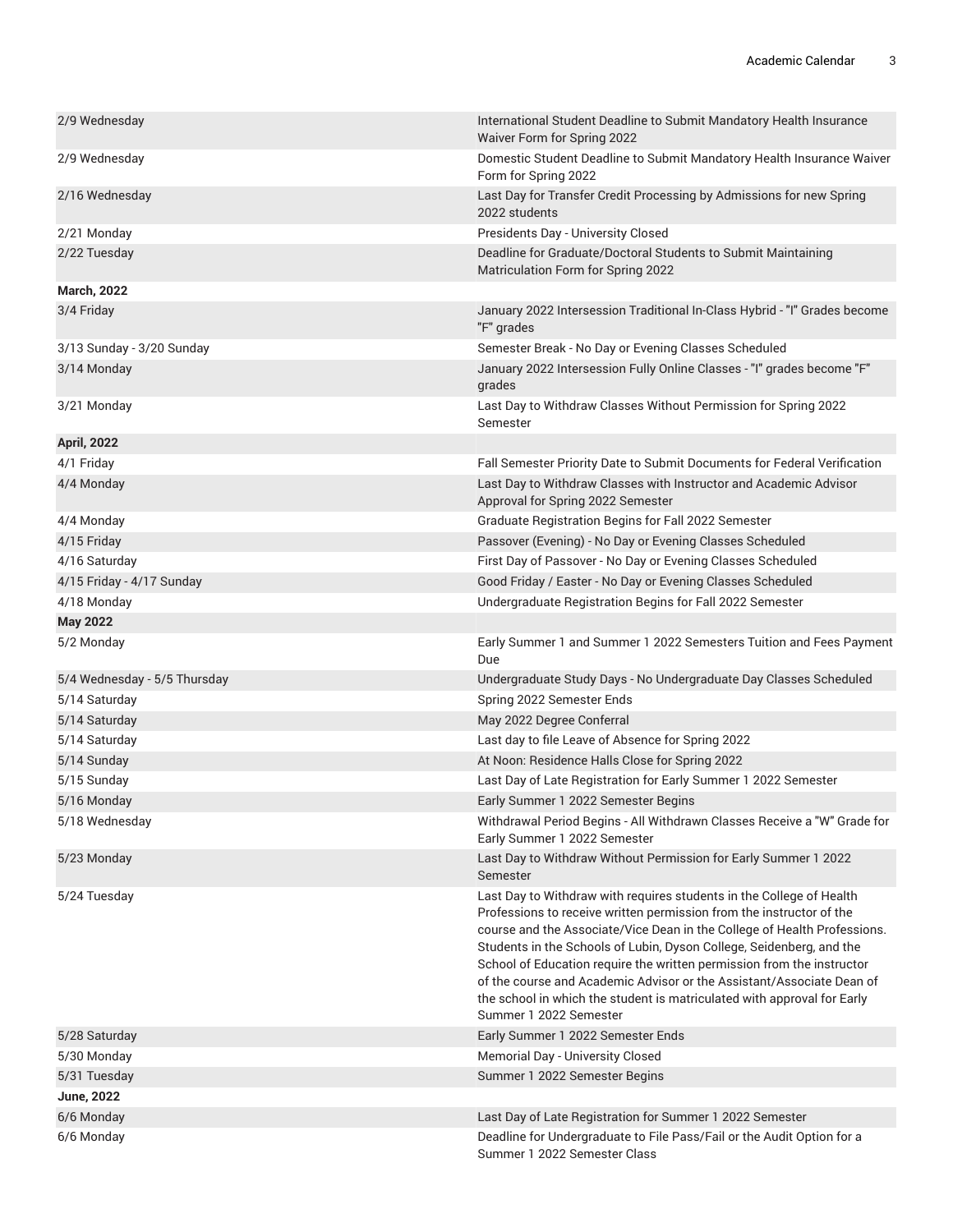#### 4 Academic Calendar

| 6/7 Tuesday         | Withdrawal Period Begins - All Withdrawn Classes Receive a "W" Grade for<br>Summer 1 2022 Semester        |
|---------------------|-----------------------------------------------------------------------------------------------------------|
| 6/20 Monday         | Juneteenth (Observed) - University Closed                                                                 |
| 6/21 Tuesday        | Last Day to Withdraw Without Permission for Summer 1 2022 Semester                                        |
| 6/25 Saturday       | Spring 2022 Semester - "I" Grades become "F" grades                                                       |
| 6/28 Tuesday        | Last Day to Withdraw with Instructor and Academic Advisor Approval for<br>Summer 1 2022 Semester          |
| <b>July, 2022</b>   |                                                                                                           |
| 7/1 Friday          | Summer 2 and Late Summer 2 2022 Semesters Tuition and Fees Payment<br>Due                                 |
| 7/4 Monday          | Independence Day - University Closed                                                                      |
| 7/9 Saturday        | Eid Al-Adha (Observed) - No Day or Evening Classes Scheduled                                              |
| 7/9 Saturday        | Early Summer1 2022 Semester - "I" Grades become "F" grades                                                |
| 7/11 Monday         | Summer 1 2022 Semester Ends                                                                               |
| 7/12 Tuesday        | Summer 2 2022 Semester Begins                                                                             |
| 7/18 Monday         | Last Day of Late Registration for Summer2 2022 Semester                                                   |
| 7/18 Monday         | Deadline for Undergraduate to File Pass/Fail or the Audit Option for a<br>Summer 2 2022 Semester Class    |
| 7/19 Tuesday        | Withdrawal Period Begins - All Withdrawn Classes Receive a "W" grade for<br>Summer 2 2022 Semester        |
| <b>August, 2022</b> |                                                                                                           |
| 8/1 Monday          | Fall 2022 Semester Tuition and Fees Payment Due                                                           |
| 8/1 Monday          | Deadline to Submit Proof of MMR and Meningitis Immunization<br>Compliance for Fall 2022 Semester Entrance |
| 8/1 Monday          | Late Summer 2 2022 Semester Begins                                                                        |
| 8/1 Monday          | Last Day to Withdraw Without Permission for Summer 2 2022 Semester                                        |
| 8/8 Monday          | Last Day of Late Registration for Late Summer 2 2022 Semester                                             |
| 8/8 Monday          | Last Day to Withdraw with Instructor and Academic Advisor Approval for<br>Summer 2 2022 Semester          |
| 8/9 Tuesday         | Withdrawal Period Begins - All Withdrawn Classes Receive "W" grade for<br>Late Summer 2 2022 Semester     |
| 8/15 Monday         | Last Day to Withdraw Without Permission for Late Summer 2 2022<br>Semester                                |
| 8/22 Monday         | Last Day to Withdraw with Instructor and Academic Advisor Approval for<br>Late Summer 2 2022 Semester     |
| 8/22 Monday         | Summer1 2022 Semester - "I" Grades become "F" grades                                                      |
| 8/22 Monday         | August 2022 Degree Conferral                                                                              |
| 8/22 Monday         | Summer 2 2022 Semester Ends                                                                               |
| 8/27 Saturday       | Late Summer II 2022 Semester Ends                                                                         |
|                     |                                                                                                           |

# **Academic Scheduling Calendar**

#### **Fall 2021 Semester Dates**

• [Graphical](https://www.pace.edu/sites/default/files/2021-10/fall-2021-graphical-calendar.pdf) Calendar Display [\(https://www.pace.edu/sites/default/files/2021-10/fall-2021-graphical-calendar.pdf\)](https://www.pace.edu/sites/default/files/2021-10/fall-2021-graphical-calendar.pdf)

| Event                       | Day of Week | <b>Date</b> | <b>Comment</b>                      |
|-----------------------------|-------------|-------------|-------------------------------------|
| Labor Day                   | Monday      | 9/6/21      | University Closed                   |
| Rosh Hashanah (First Night) | Monday      | 9/6/21      | <b>University Closed</b>            |
| First Day of Rosh Hashanah  | Tuesday     | 9/7/21      |                                     |
| Fall 2021 Semester Begins   | Wednesday   | 9/8/21      |                                     |
| Yom Kippur (Evening)        | Wednesday   | 9/15/21     | No Evening Classes Scheduled        |
| Yom Kippur                  | Thursday    | 9/16/21     | No Day or Evening Classed Scheduled |
| Columbus Day                | Monday      | 10/11/21    | Day & Evening Classes Scheduled     |
| <b>Election Day</b>         | Tuesday     | 11/2/21     | Day & Evening Classes Scheduled     |
| Conversion / Make-up Day    | Wednesday   | 11/3        | Thursday Day & Evening Classes Meet |
| Diwali (Observed)           | Thursday    | 11/4/21     | No Day & Evening Classes Scheduled  |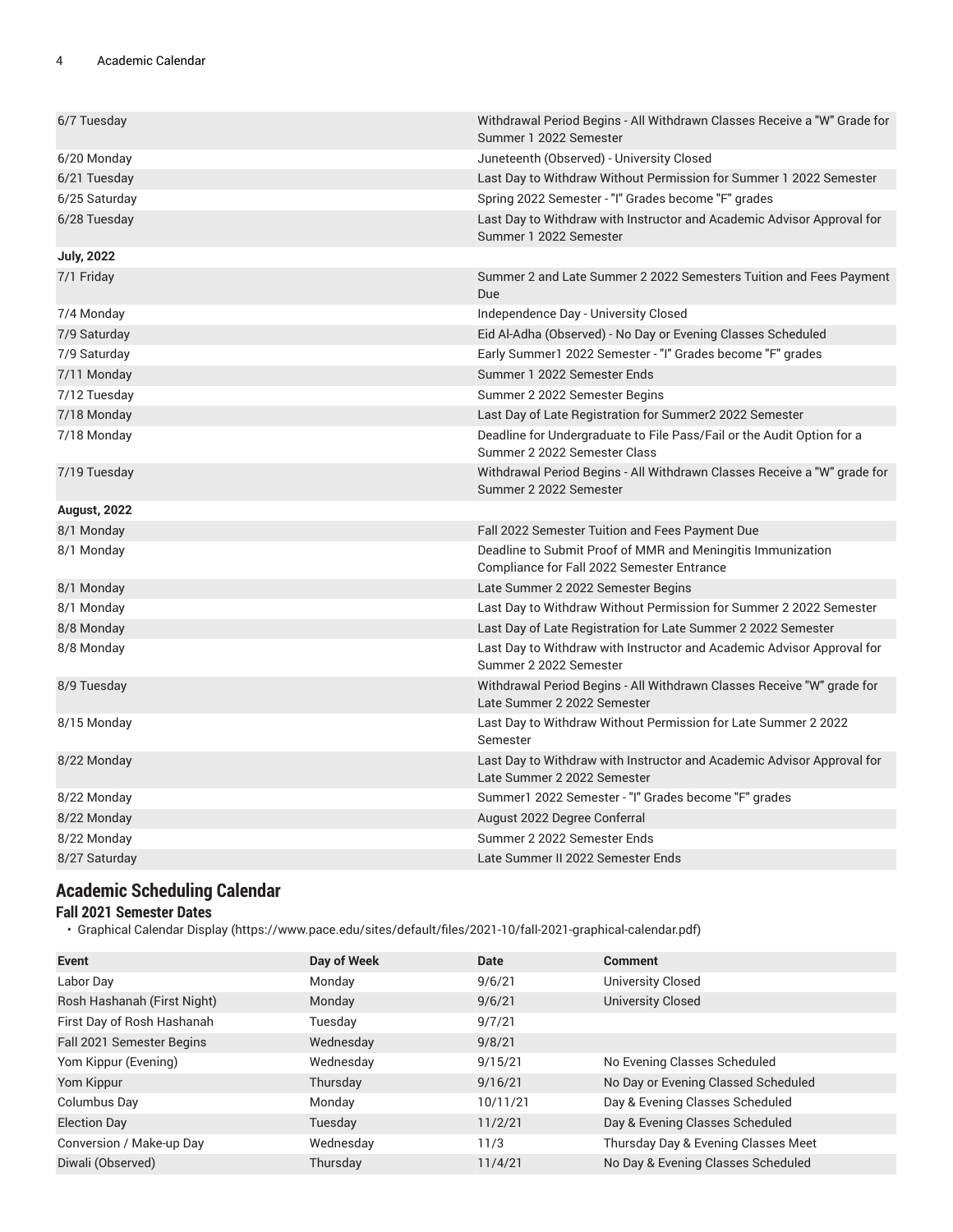| Veterans Day                 | Thursday           | 11/11/21            | Day & Evening Scheduled               |
|------------------------------|--------------------|---------------------|---------------------------------------|
| Conversion / Make-Up Day     | Tuesday            | 11/23/21            | Thursday Day & Evening Classes Meet   |
| <b>Thanksgiving Break</b>    | Wednesday - Sunday | 11/24/21 - 11/28/21 | No Day or Evening Classes Meet        |
| Undergraduate Study Day      | Monday             | 12/13/21            | No Monday Day or Evening Classes Meet |
| Conversion / Make-Up Evening | Monday             | 12/13/21            | Wednesday Evening Classes Meet        |
| Fall 2021 Semester Ends      | Wednesday          | 12/22/21            |                                       |

Final exams are scheduled for the last class date.

#### **WINTER BREAK: 12/23/21 - 1/2/22 January 2022 Intersession**

| -------                                                             |             |                |                   |
|---------------------------------------------------------------------|-------------|----------------|-------------------|
| <b>Event</b>                                                        | Day of Week | Date           | <b>Comment</b>    |
| Traditional In-Class & Hybrid (Combination<br>of Online & In-Class) | Mondav      | 1/4/22-1/21/22 |                   |
| <b>Fully Online</b>                                                 | Monday      | 1/4/22-1/31/22 |                   |
| Martin Luther King, Jr. Day                                         | Monday      | 1/17/22        | University Closed |

#### **Spring 2022 Semester Dates**

• [Graphical](https://www.pace.edu/sites/default/files/2021-12/spring-2022-graphical-calendar.pdf) Calendar Display [\(https://www.pace.edu/sites/default/files/2021-12/spring-2022-graphical-calendar.pdf](https://www.pace.edu/sites/default/files/2021-12/spring-2022-graphical-calendar.pdf))

| <b>Event</b>                | Day of Week          | Date                | <b>Comment</b>                      |
|-----------------------------|----------------------|---------------------|-------------------------------------|
| Spring 2022 Semester Begins | Monday               | 1/24/22             |                                     |
| <b>Lunar New Year</b>       | Tuesday              | 2/1/22              | No Day or Evening Classes Scheduled |
| Presidents Day              | Monday               | 2/21/22             | University Closed                   |
| Semester Break              | Sunday - Sunday      | $3/13/22 - 3/20/22$ | No Day or Evening Classes Scheduled |
| Passover (First Night)      | Fridav               | 4/15/22             | No Day or Evening Classes Scheduled |
| Good Friday/Easter          | Friday - Sunday      | 4/15/22-4/17/22     | No Day or Evening Classes Scheduled |
| Undergraduate Study Days    | Wednesday - Thursday | $5/4/22 - 5/5/22$   | No Undergraduate Classes Scheduled  |
| Spring 2022 Semester Ends   | Saturday             | 5/14/22             |                                     |

Final exams are scheduled for the last class date.

#### **Summer 2022 Semester Dates**

• [Graphical](https://catalog.pace.edu/academic-calendar/summer2022-graphical/) Calendar Display [\(https://catalog.pace.edu/academic-calendar/summer2022-graphical/\)](https://catalog.pace.edu/academic-calendar/summer2022-graphical/)

(Included Early Summer and Late Summer Intersessions)

| Event                          | Day of Week | Date    | <b>Comment</b>                      |
|--------------------------------|-------------|---------|-------------------------------------|
| Summer Semester Begins         | Monday      | 5/16/22 |                                     |
| Early Summer 1 Semester Begins | Monday      | 5/16/22 |                                     |
| Early Summer 1 Semester Ends   | Monday      | 5/28/22 |                                     |
| <b>Memorial Day</b>            | Monday      | 5/30/22 |                                     |
| Summer 1 Semester Begins       | Tuesday     | 5/31/22 |                                     |
| Juneteenth (Observed)          | Monday      | 6/20/22 | <b>University Closed</b>            |
| Independence Day               | Monday      | 7/4/22  | University Closed                   |
| Eid al-Adha (Observed)         | Saturday    | 7/9/22  | No Day or Evening Classes Scheduled |
| Summer 1 Semester Ends         | Monday      | 7/11/22 |                                     |
| Summer 2 Semester Begins       | Tuesday     | 7/12/22 |                                     |
| Late Summer 2 Semester Begins  | Monday      | 8/1/22  |                                     |
| Summer 2 Semester Ends         | Monday      | 8/22/22 |                                     |
| Late Summer 2 Semester Ends    | Saturday    | 8/27/22 |                                     |

### **Meeting Patterns**

| <b>Fall 2021</b> |                  |                 |
|------------------|------------------|-----------------|
| Day(s) of Week   | <b>First Dav</b> | <b>Last Day</b> |
| Monday           | 9/13/21          | 12/20/21        |
| Tuesday          | 9/14/21          | 12/21/21        |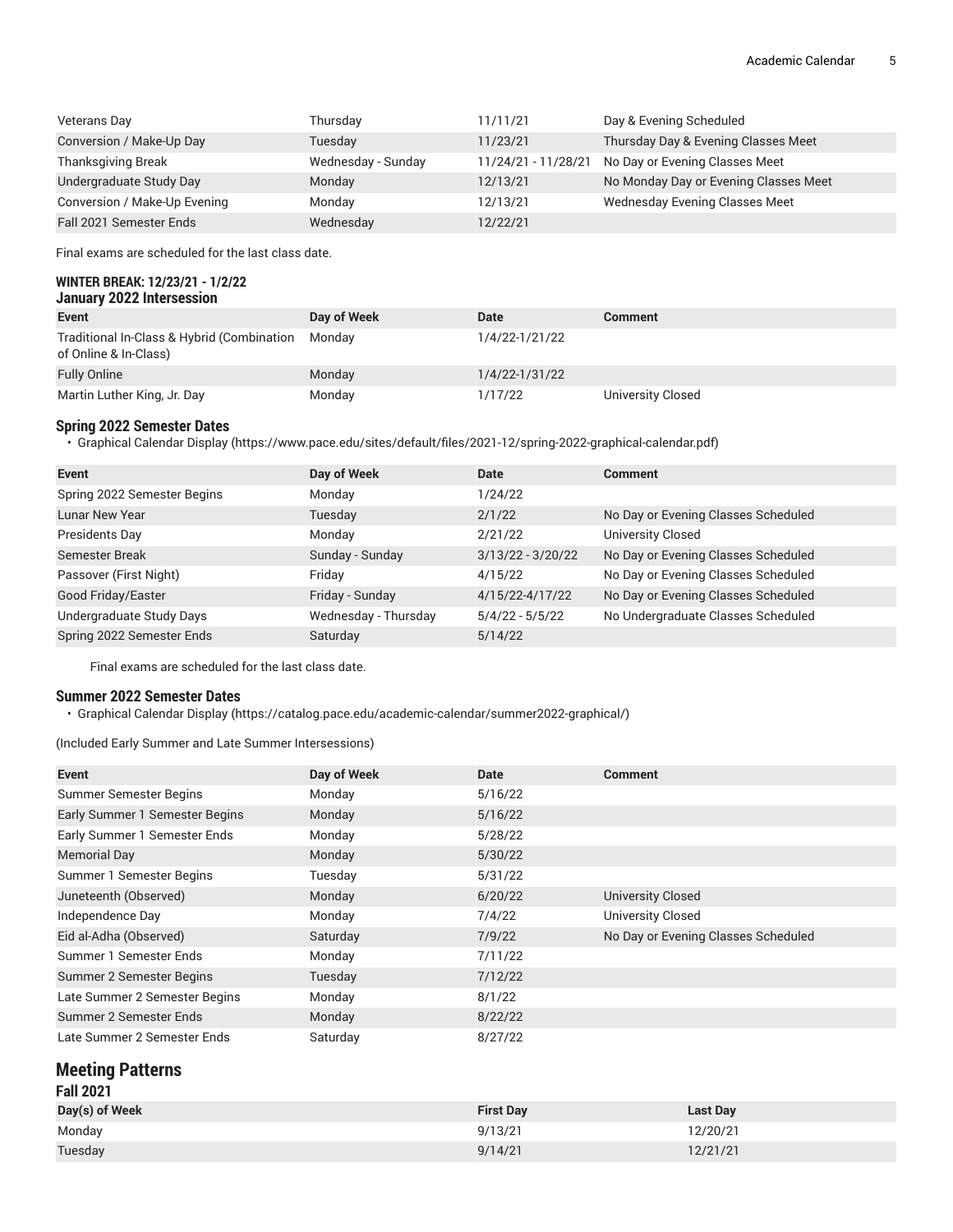#### 6 Academic Calendar

| Wednesday                   | 9/8/21           | 12/22/21        |
|-----------------------------|------------------|-----------------|
| Thursday                    | 9/9/21           | 12/16/21        |
| Friday                      | 9/10/21          | 12/17/21        |
| Saturday                    | 9/11/21          | 12/18/21        |
| Monday / Wednesday          | 9/8/21           | 12/22/21        |
| Tuesday / Thursday          | 9/9/21           | 12/21/21        |
| Wednesday / Friday          | 9/8/21           | 12/22/21        |
| Monday / Tuesday / Thursday | 9/9/21           | 12/21/21        |
| Monday / Wednesday / Friday | 9/8/21           | 12/22/21        |
| Tuesday / Thursday / Friday | 9/9/21           | 12/21/21        |
| Spring 2022                 |                  |                 |
| Day(s) of Week              | <b>First Day</b> | <b>Last Day</b> |
| .                           | - .-- -          | - . - . - -     |

| $\sim$ $\sim$               |         |         |
|-----------------------------|---------|---------|
| Monday                      | 1/24/22 | 5/9/22  |
| Tuesday                     | 1/25/22 | 5/10/22 |
| Wednesday                   | 1/26/22 | 5/11/22 |
| Thursday                    | 1/27/22 | 5/12/22 |
| Friday                      | 1/28/22 | 5/13/22 |
| Saturday                    | 1/29/22 | 5/14/22 |
| Monday / Wednesday          | 1/24/22 | 5/11/22 |
| Tuesday / Thursday          | 1/25/22 | 5/12/22 |
| Wednesday / Friday          | 1/26/22 | 5/13/22 |
| Monday / Tuesday / Thursday | 1/24/22 | 5/12/22 |
| Monday / Wednesday / Friday | 1/24/22 | 5/13/22 |
| Tuesday / Thursday / Friday | 1/25/22 | 5/13/22 |
|                             |         |         |

# **No Classes Scheduled Dates**

Note: Evening begins at 4:30 PM

#### **Fall 2021**

| Event/Holiday             | Date(s)                            |
|---------------------------|------------------------------------|
| Yom Kippur (Evening)      | Wednesday, September 15            |
| Yom Kippur                | Thursday, September 16             |
| Diwali                    | Thursday, November 4               |
| <b>Thanksgiving Break</b> | Wednesday - Sunday, November 24-28 |
| Undergraduate Study Day   | Wednesday, December 13             |

#### **CONVERSION & MAKE-UP DAY/EVENINGS**

- Wednesday, November 3 will follow a Thursday schedule
- Tuesday, November 23 will follow a Thursday schedule
- Monday, December 13 evening will follow a Wednesday evening schedule. No Monday day or evening classes meet.

| Spring 2022              |                               |
|--------------------------|-------------------------------|
| Event/Holiday            | Date(s)                       |
| Lunar New Year           | Tuesday, February 1           |
| Presidents Day           | Monday, February 21           |
| <b>Spring Break</b>      | Sunday - Sunday, March 13-20  |
| Passover (Evening)       | Friday, April 15              |
| First Day of Passover    | Saturday, April 16            |
| Easter Weekend           | Friday - Sunday, April 15-17  |
| Undergraduate Study Days | Wednesday - Thursday, May 4-5 |